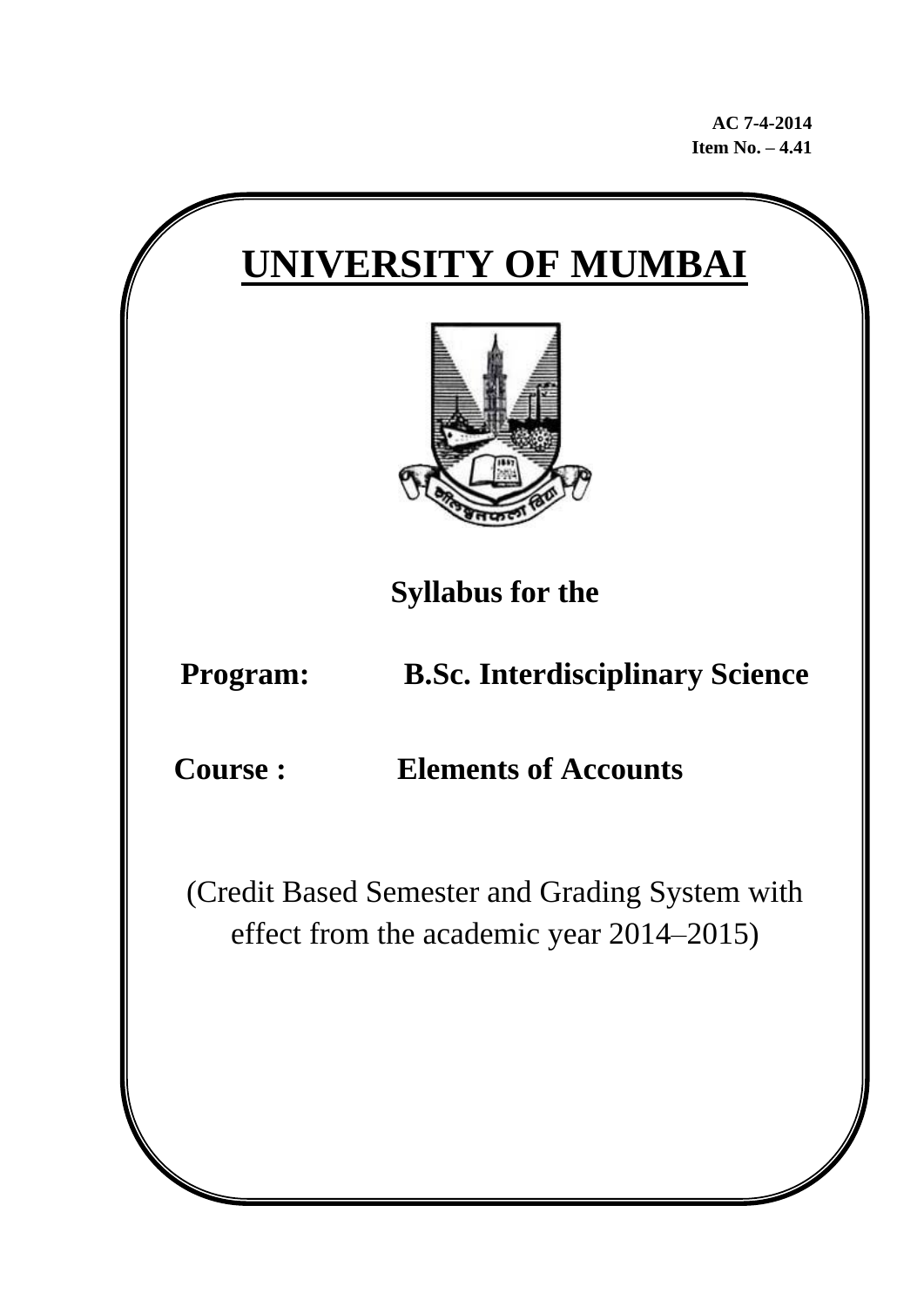# **Course: Elements of Accounts**

## **Syllabus**

#### **For Credit Based Semester and Grading System To be implemented form the Academic year 2014-2015**

#### **MODULE I**

| Course<br>Code  | Unit         | <b>Topics</b>                                                                                                               | <b>Credits</b> | <b>L/Week</b> |
|-----------------|--------------|-----------------------------------------------------------------------------------------------------------------------------|----------------|---------------|
| <b>USIDEA01</b> |              | <b>Introduction of Book-keeping and</b><br><b>Accountancy</b>                                                               |                |               |
|                 | $\mathbf{I}$ | <b>Basic Accounting Terminologies</b>                                                                                       |                |               |
|                 | III          | <b>Accounting Concepts, Conventions and</b><br><b>Principles and Indian Accounting standards</b><br>concepts and objectives |                |               |

### **MODULE II**

| Course<br>Code  | Unit         | <b>Topics</b>                                                          | <b>Credits</b> | <b>L/Week</b> |
|-----------------|--------------|------------------------------------------------------------------------|----------------|---------------|
| <b>USIDEA02</b> |              | <b>Meaning and fundamentals of Double Entry</b><br><b>Book-keeping</b> |                |               |
|                 | $\mathbf{I}$ | <b>Source documents required for Accounting</b>                        |                |               |
|                 | Ш            | <b>Bank Reconciliation Statement,</b>                                  |                |               |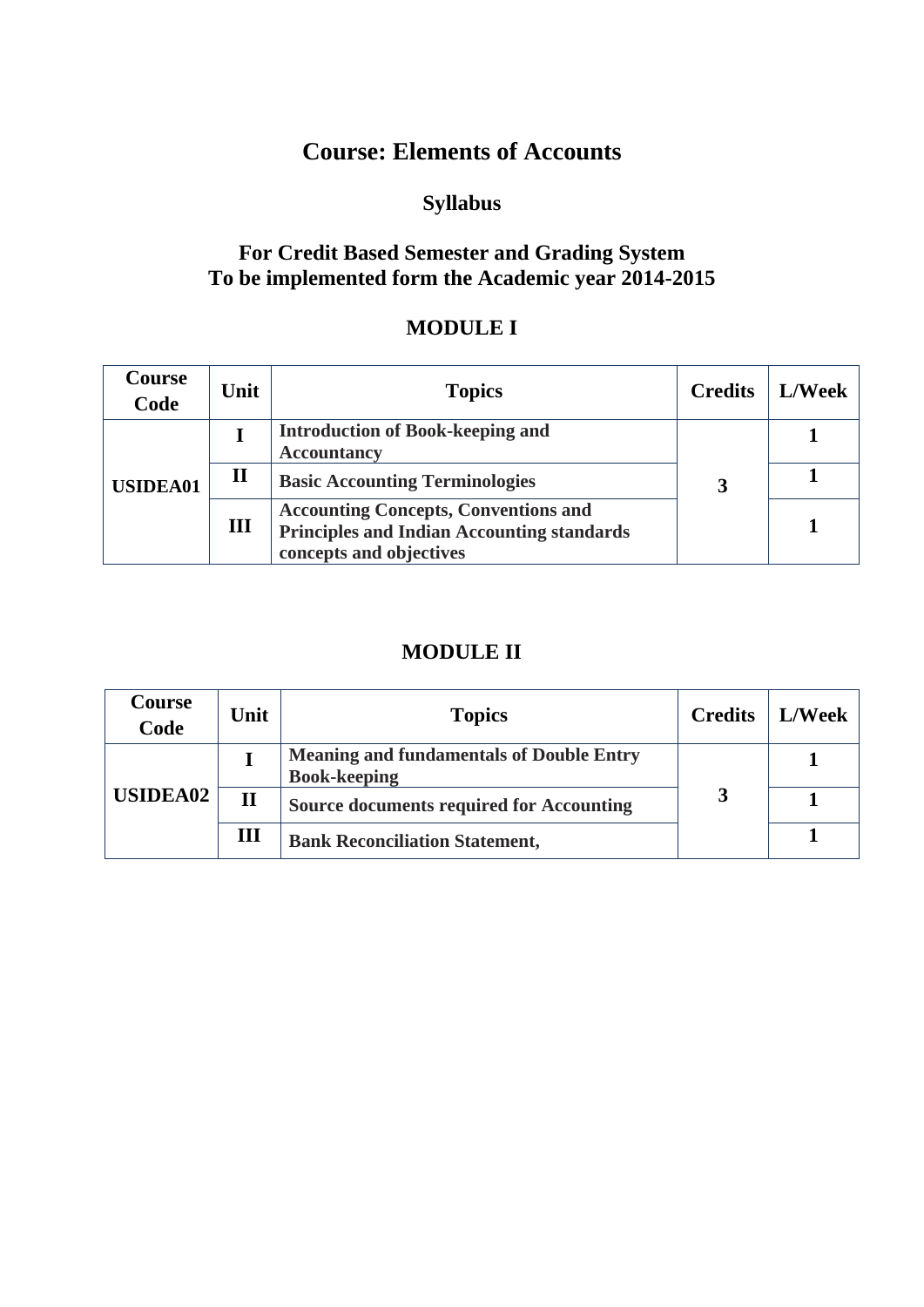### **SYLLABUS MODULE I**

| <b>Course Code</b>                                                                                                 | <b>Credits</b>          |                 |  |  |  |
|--------------------------------------------------------------------------------------------------------------------|-------------------------|-----------------|--|--|--|
| <b>USIDEA01</b>                                                                                                    | 3 Credits (45 Lectures) |                 |  |  |  |
| Unit I: Introduction of Book-keeping and Accountancy                                                               |                         |                 |  |  |  |
| A.1 Meaning and definition                                                                                         |                         |                 |  |  |  |
| A.2 Objectives                                                                                                     |                         | <b>Lectures</b> |  |  |  |
| A.3 Importance and Utility                                                                                         |                         |                 |  |  |  |
| A.4 Difference between Book-Keeping and Accountancy                                                                |                         |                 |  |  |  |
| A.5 Basis of Accounting - Cash basis and Accrual basis.                                                            |                         |                 |  |  |  |
| A.6 Qualitative characteristics of accounting information                                                          |                         |                 |  |  |  |
| A.7 Financial Accounting, Cost Accounting, Management Accounting<br><b>Unit II: Basic Accounting Terminologies</b> |                         | 15              |  |  |  |
| B.1 Business Transactions - Cash Transactions and Credit Transactions                                              |                         |                 |  |  |  |
| <b>B.2 Goods</b>                                                                                                   |                         | <b>Lectures</b> |  |  |  |
| B.3 Profit, loss-Operating and Nonoperating profits, Normal gains and abnormal gains with                          |                         |                 |  |  |  |
| examples. Difference between profit and Income                                                                     |                         |                 |  |  |  |
| B.4 Assets, Liabilities, Net-worth/ Owners Equity Assets: Fixed/ Current/Tangible/ Intangible/                     |                         |                 |  |  |  |
| fictitious                                                                                                         |                         |                 |  |  |  |
| <b>B.5 Contingent Liability</b>                                                                                    |                         |                 |  |  |  |
| <b>B.6 Capital, Drawings</b>                                                                                       |                         |                 |  |  |  |
| <b>B.7 Debtors, Creditors</b>                                                                                      |                         |                 |  |  |  |
| B.8 Capital Expenditure, Revenue and Deferred Revenue Expenditure                                                  |                         |                 |  |  |  |
| Unit III : Accounting Concepts, Conventions and Principles and Indian Accounting                                   |                         | 15              |  |  |  |
| standards concepts and objectives                                                                                  |                         |                 |  |  |  |
| C.1 Meaning and Importance                                                                                         |                         | <b>Lectures</b> |  |  |  |
| C.2 Business Entity                                                                                                |                         |                 |  |  |  |
| C.3 Money measurement                                                                                              |                         |                 |  |  |  |
| C.4 Cost                                                                                                           |                         |                 |  |  |  |
| C. 5 Consistency                                                                                                   |                         |                 |  |  |  |
| C. 6 Conservatism                                                                                                  |                         |                 |  |  |  |
| C. 7 Going Concern                                                                                                 |                         |                 |  |  |  |
| C. 8 Realization                                                                                                   |                         |                 |  |  |  |
| C. 9 Accrual                                                                                                       |                         |                 |  |  |  |
| C.10 Dual Aspect                                                                                                   |                         |                 |  |  |  |
| C.11 Disclosure                                                                                                    |                         |                 |  |  |  |
| C.12 Materiality<br>C.13 Revenue                                                                                   |                         |                 |  |  |  |
| C.14 Matching                                                                                                      |                         |                 |  |  |  |
| C.15 Accounting Standards                                                                                          |                         |                 |  |  |  |
|                                                                                                                    |                         |                 |  |  |  |